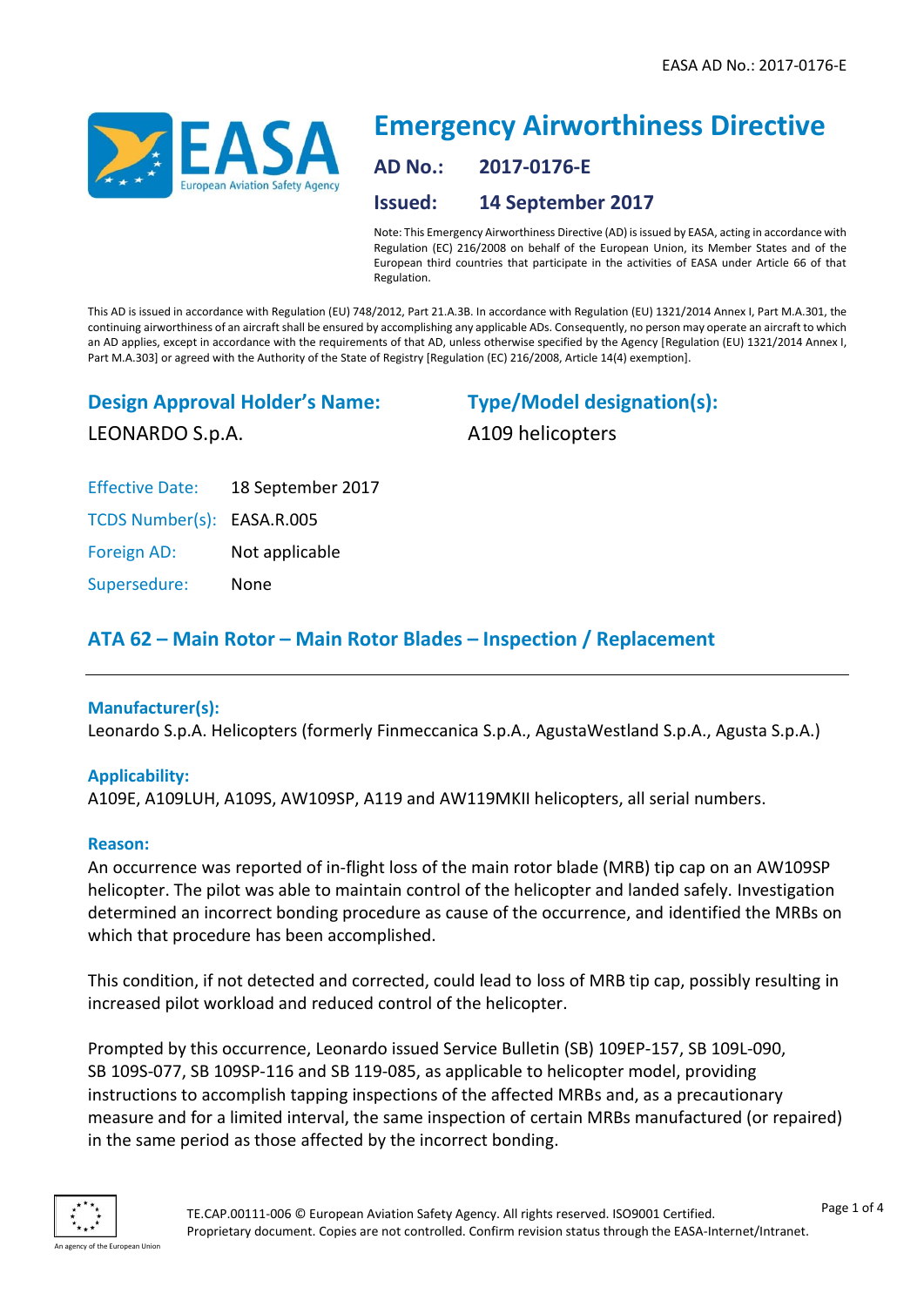For the reasons described above, this AD requires repetitive inspections of affected MRBs and, depending on findings, accomplishment of applicable corrective action(s). This AD also requires replacement of affected MRBs with not affected ones.

# **Required Action(s) and Compliance Time(s):**

Required as indicated, unless accomplished previously:

Note 1: SB 109EP-157, SB 109L-090, SB 109S-077, SB 109SP-116 and SB 119-085 are hereafter collectively referred to as "the applicable SB" in this AD.

Note 2: For the purpose of this AD, Group 1 helicopters are equipped with a Batch 1 MRB, as listed in Table 1 of this AD, or with a Batch 2 MRB, as listed in Table 2 of this AD, or equipped with both. Group 2 helicopters are not equipped with any Batch 1 or Batch 2 MRB.

| Table 1 - Batch 1 - Part Number (P/N) 709-0104-01-111 MRB |  |
|-----------------------------------------------------------|--|
|-----------------------------------------------------------|--|

| <b>Serial Numbers (s/n)</b>                                      |  |  |
|------------------------------------------------------------------|--|--|
| 1307, 1320, 1346, 1365, 1372, 1380, 1414, 1426, 1436, 1475, 1485 |  |  |

| P/N             | s/n                                                                                                                                                                                                                                                                                                                                                                                                                                                                                                  | <b>Flight Hours (FH)</b>                                        |  |
|-----------------|------------------------------------------------------------------------------------------------------------------------------------------------------------------------------------------------------------------------------------------------------------------------------------------------------------------------------------------------------------------------------------------------------------------------------------------------------------------------------------------------------|-----------------------------------------------------------------|--|
|                 |                                                                                                                                                                                                                                                                                                                                                                                                                                                                                                      | (see Notes 3 and 4 of                                           |  |
|                 |                                                                                                                                                                                                                                                                                                                                                                                                                                                                                                      | this AD)                                                        |  |
| 709-0104-01-111 | 1237, 1256, 1261, 1267, 1269, 1276, 1277, 1278,<br>1284, 1288, 1291, 1292, 1294, 1303, 1306, 1314,<br>1316, 1318, 1324, 1341, 1342, 1345, 1347, 1357,<br>1366, 1370, 1374, 1375, 1377, 1381, 1383, 1387,<br>1391, 1392, 1396, 1402, 1403, 1406, 1410, 1415,<br>1417, 1419, 1420, 1421, 1422, 1424, 1432, 1434,<br>1435, 1437, 1438, 1439, 1441, 1442, 1446, 1450,<br>1460, 1461, 1462, 1471, 1472, 1473, 1474, 1478,<br>1479, 1483, 1484, 1486, 1490, 1495, 1505, 1506,<br>1508, 1511, 1513 and 1516 | Less than 400 FH since<br>first installation on a<br>helicopter |  |
|                 | P451, P460, Q553, Q557, Q587, Q695, Q832,<br>R2080, R2212 and V699                                                                                                                                                                                                                                                                                                                                                                                                                                   | Less than 400 FH since<br>repair                                |  |
| 709-0103-01-111 | 681 and 683                                                                                                                                                                                                                                                                                                                                                                                                                                                                                          | Less than 400 FH since<br>first installation on a<br>helicopter |  |
| 709-0104-01-101 | K101 and DA38586004-1                                                                                                                                                                                                                                                                                                                                                                                                                                                                                | Less than 400 FH since<br>repair                                |  |
| 709-0104-01-117 | DA57139709-1                                                                                                                                                                                                                                                                                                                                                                                                                                                                                         | Less than 400 FH since<br>repair                                |  |

Table 2 - Batch 2 MRB

Note 3: MRB having a P/N and s/n listed in Table 2, and having accumulated more than 400 FH since first installation on a helicopter, or since repair, as applicable, are not (or no longer) Batch 2 MRB, and are consequently not affected by the inspections as required by this AD.

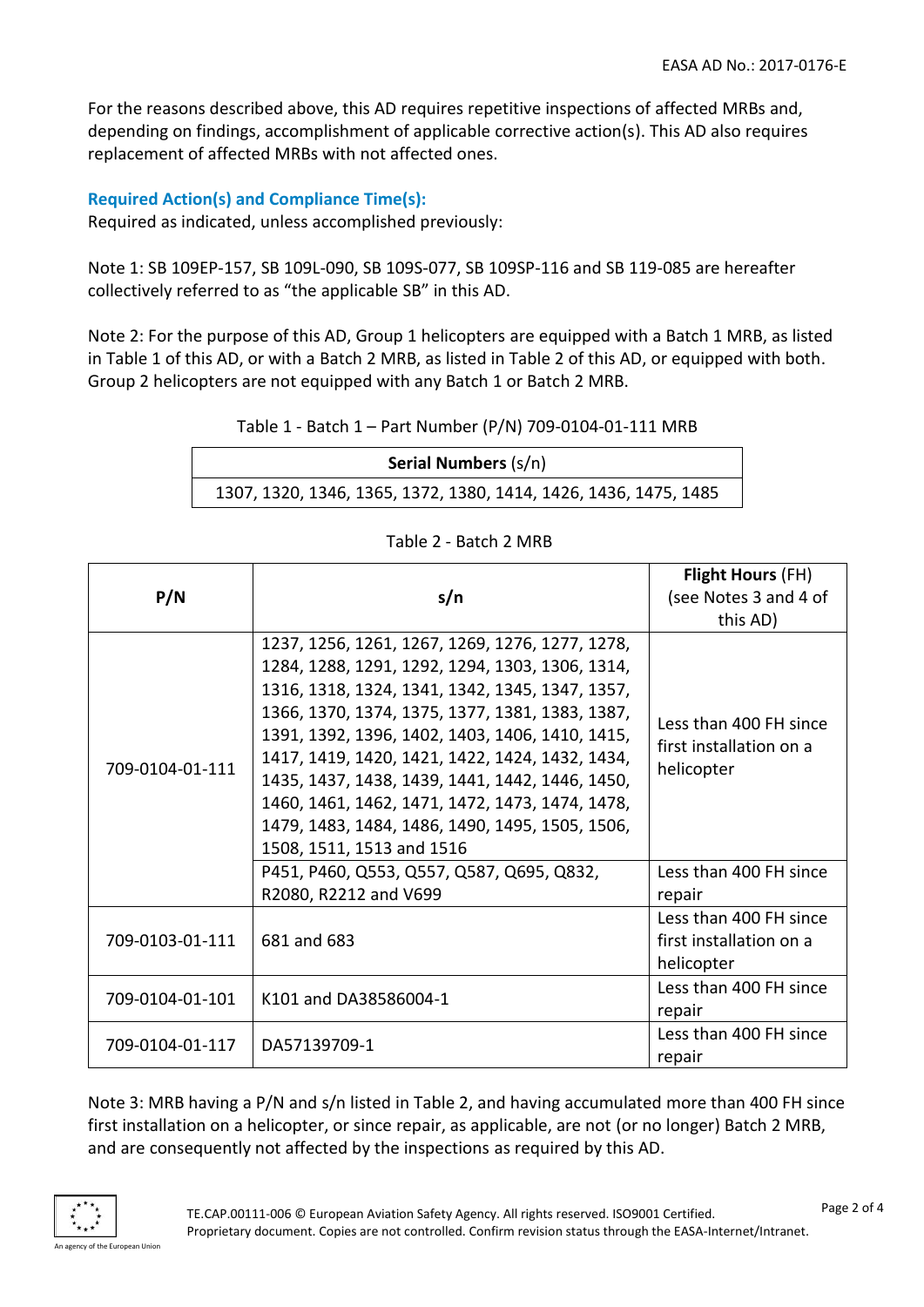Note 4: For the purpose of this AD, a "repair" is a repair accomplished by Leonardo Helicopters (formerly Finmeccanica) between 01 January 2016 and 31 March 2017.

## **Repetitive Inspections:**

- (1) For Group 1 helicopters: Within 5 FH after the effective date of this AD, and, thereafter, at intervals not to exceed 5 FH, inspect each Batch 1 MRB (see Table 1 of this AD) in accordance with the instructions of the applicable SB.
- (2) For Group 1 helicopters: Within 25 FH after the effective date of this AD, and, thereafter, at intervals not to exceed 25 FH, inspect each Batch 2 MRB (see Table 2 of this AD) in accordance with the instructions of the applicable SB.

#### **Corrective Action(s):**

(3) If, during any inspection as required by paragraph (1) or (2) of this AD, as applicable, debonding is found on an MRB, which exceeds the acceptable limits as identified in the applicable maintenance manual, before next flight, replace that MRB with a serviceable MRB in accordance with the instructions of the applicable SB.

#### **Replacement:**

(4) For Group 1 helicopters: Unless already accomplished as required by paragraph (3) of this AD, within 25 FH after the effective date of this AD, replace each Batch 1 MRB with a serviceable MRB in accordance with the instructions of the applicable SB.

#### **Terminating Action:**

(5) Replacement of each Batch 1 MRB on a helicopter, as requested by paragraph (3) or (4) of this AD, constitutes terminating action for the repetitive inspections as required by paragraph (1) of this AD for that helicopter.

#### **Parts Installation:**

- (6) For Group 1 and Group 2 helicopters: From the effective date of this AD, do not install a Batch 1 MRB on a helicopter.
- (7) For Group 1 and Group 2 helicopters: From the effective date of this AD, it is allowed to install a Batch 2 MRB on a helicopter, provided that, following installation, it is inspected as required by this AD.

#### **Ref. Publications:**

Leonardo S.p.A. Helicopters SB 109EP-157 original issue dated 08 September 2017.

Leonardo S.p.A. Helicopters SB 109L-090 original issue dated 08 September 2017, or Revision A dated 11 September 2017.

Leonardo S.p.A. Helicopters SB 109S-077original issue dated 08 September 2017.

Leonardo S.p.A. Helicopters SB 109SP-116 original issue dated 08 September 2017.